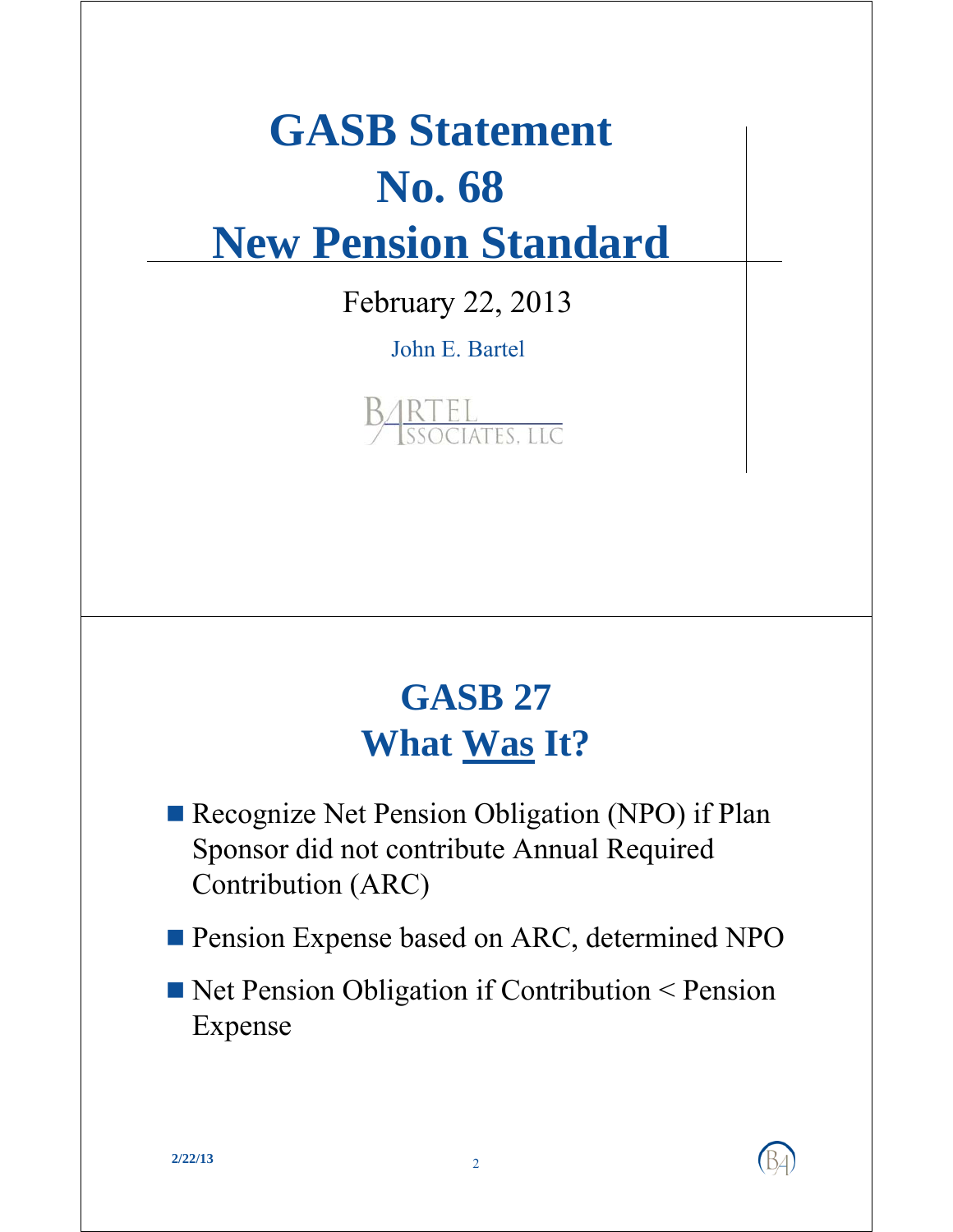# **GASB 27 What Was It?**

 $\blacksquare$  Used as contribution out of bounds marker:

- 30 year amortization
- **Pension Expense drives Obligation on Financial** Statement



# **GASB 68 What Is It?**

- **Changes GASB 27**
- Exposure Draft issued June 2011
- **Final Standards Approved June 25th 2012**
- Accounting only, **NOT** Contributions

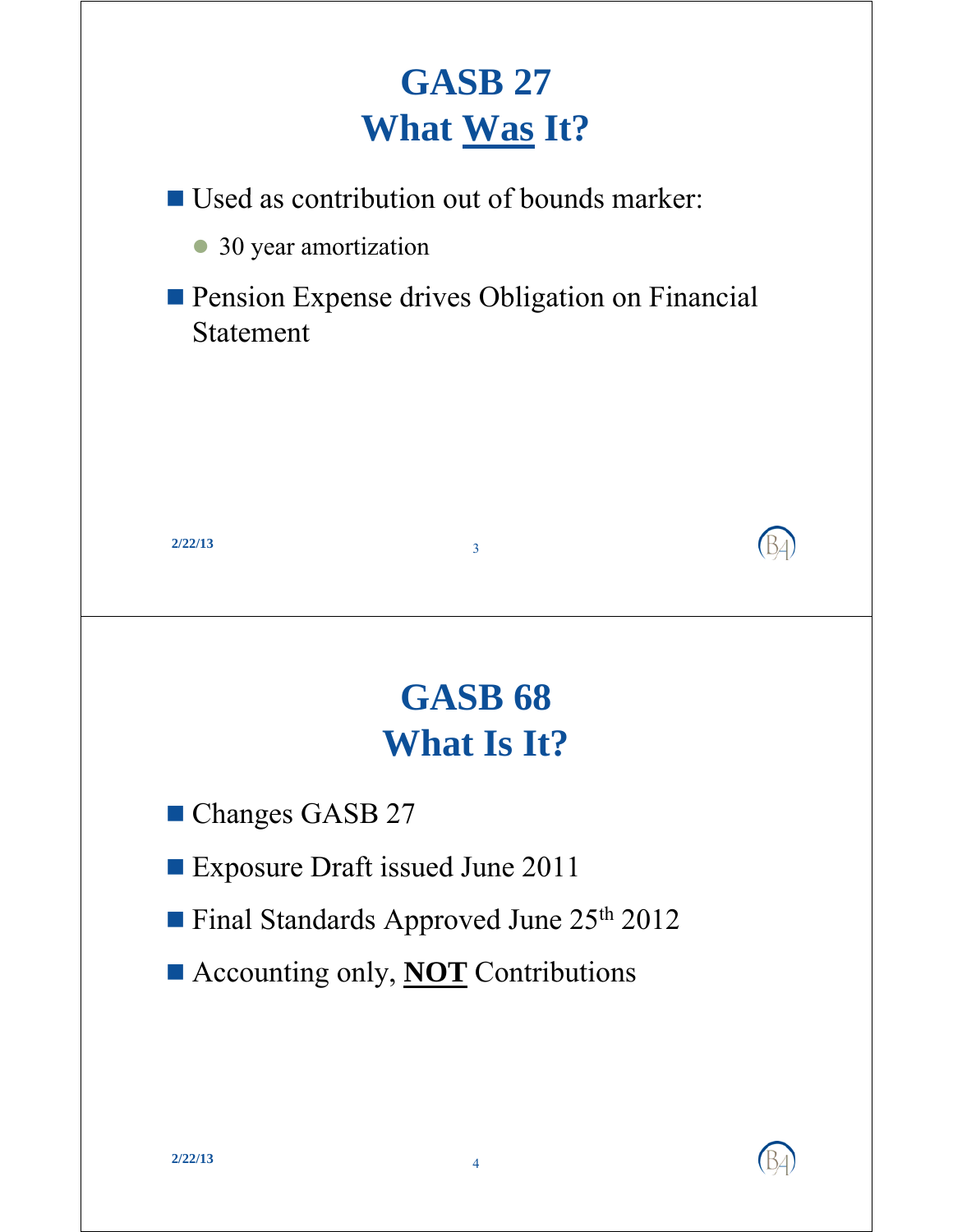# **GASB 68 What Is It?**

- Recognize Net Pension Liability (asset) regardless of contributions
- Net Pension Liability drives Pension Expense
- Additional note disclosures and RSI
- $\blacksquare$  Systems and plan sponsors will need to look elsewhere for contribution out of bounds markers
	-
	- Actuaries? Plan Sponsors?
	- $\bullet$  GFOA?
	- Legislature?

5 **2/22/13**

- Common sense?
- Some combination! Some

# **California Actuarial Advisory Panel Funding Policies and Practices**

- General Funding Policy Objectives:
	- 1. Future contributions and assets should fund benefits
	- 2. Should reasonably allocate cost to service
	- 3. Manage and control contribution volatility
	- 4. Support general public policy goals of accountability and transparency
	- 5. Consider nature of public sector pension plans and their governance their

6 **2/22/13**

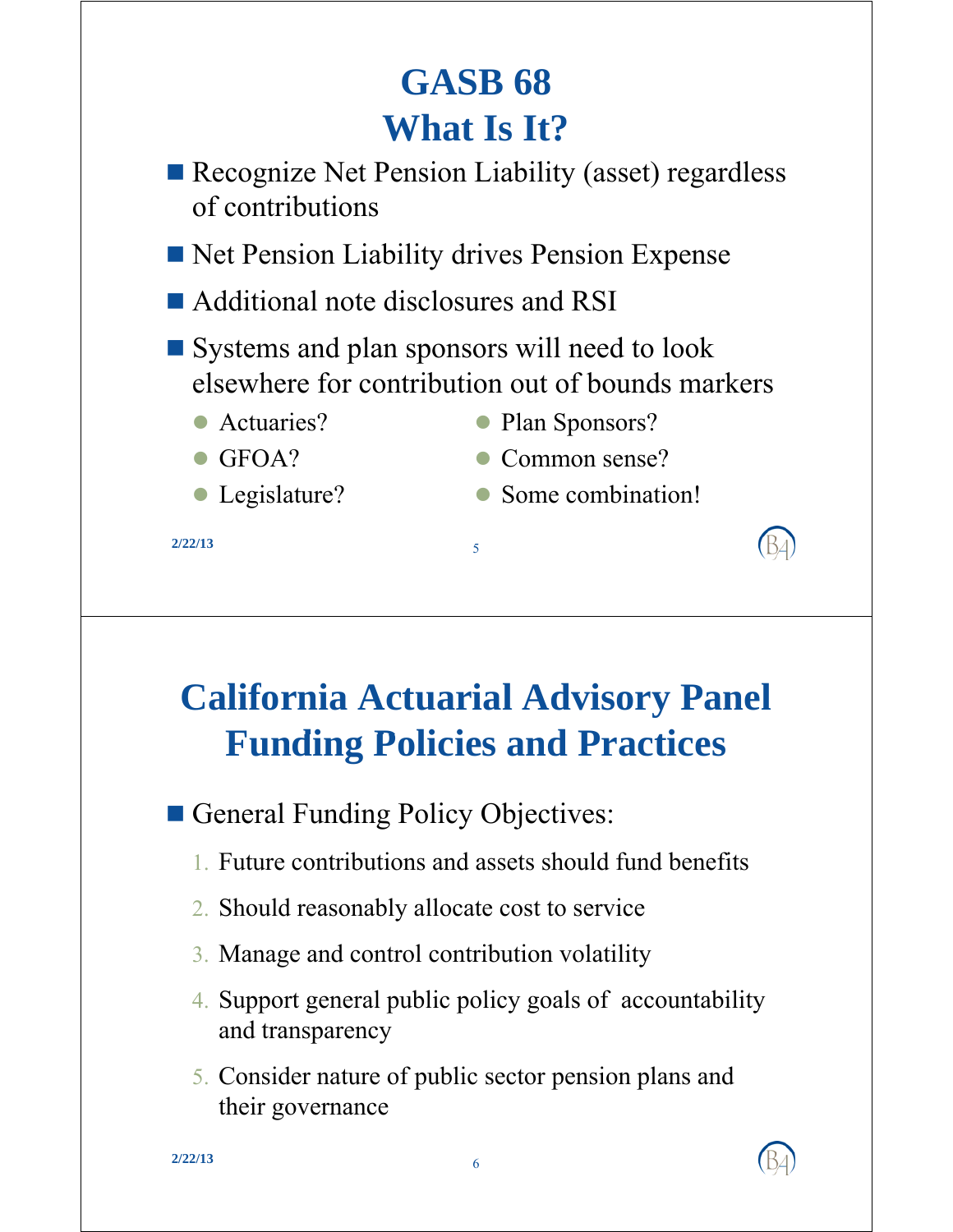# **California Actuarial Advisory Panel Funding Policies and Practices**

Components:

**Period** 

• Cost (allocation) method

Amortization policy: Amortization

 $\Box$  Payment increases

• Asset smoothing method(s)

7 **2/22/13 GASB 68 Who Does It Apply To? Employers with DB &/or DC pension plans** administered through trusts in which assets are: **Irrevocable**  Dedicated and used only to provide pensions to plan members • Protected from creditors ■ Agencies participating in CalPERS & other California retirement systems/plans California retirement

8 **2/22/13**

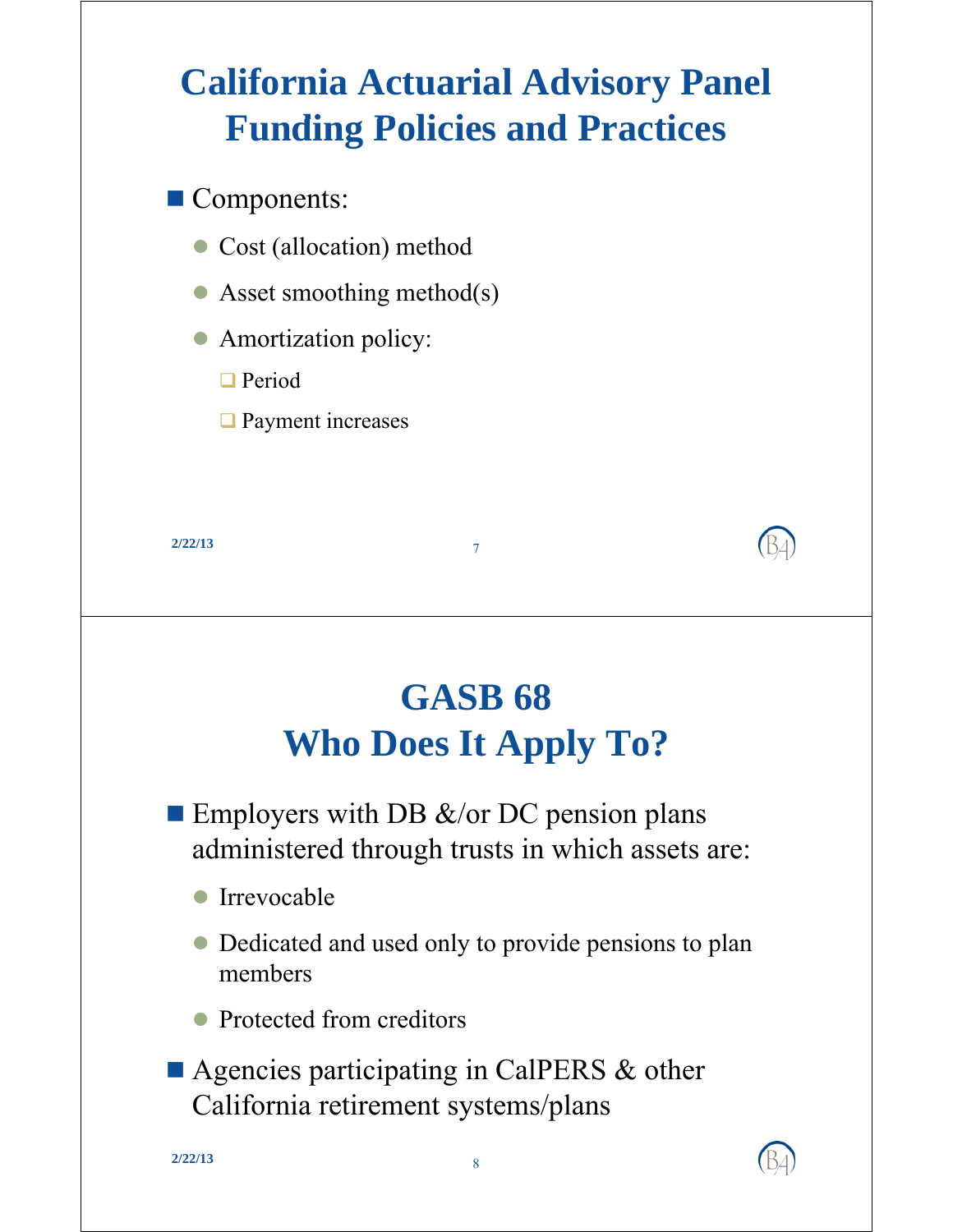# **GASB 68 Effective Date**

**Fiscal years beginning after June 15, 2014** 

Generally FYE 2015

Earlier adoption encouraged

9 **2/22/13**

#### **GASB 68 Three Categories of Plans**

 $\blacksquare$  Single Employer pension plan

Benefits only employees of one employer

Agent multiple-employer pension plan

- $\bullet$  Assets pooled for investment purposes
- Separate accounts maintained for each employer
- Each employer's share of pooled assets is legally available only to pay pensions of its employees

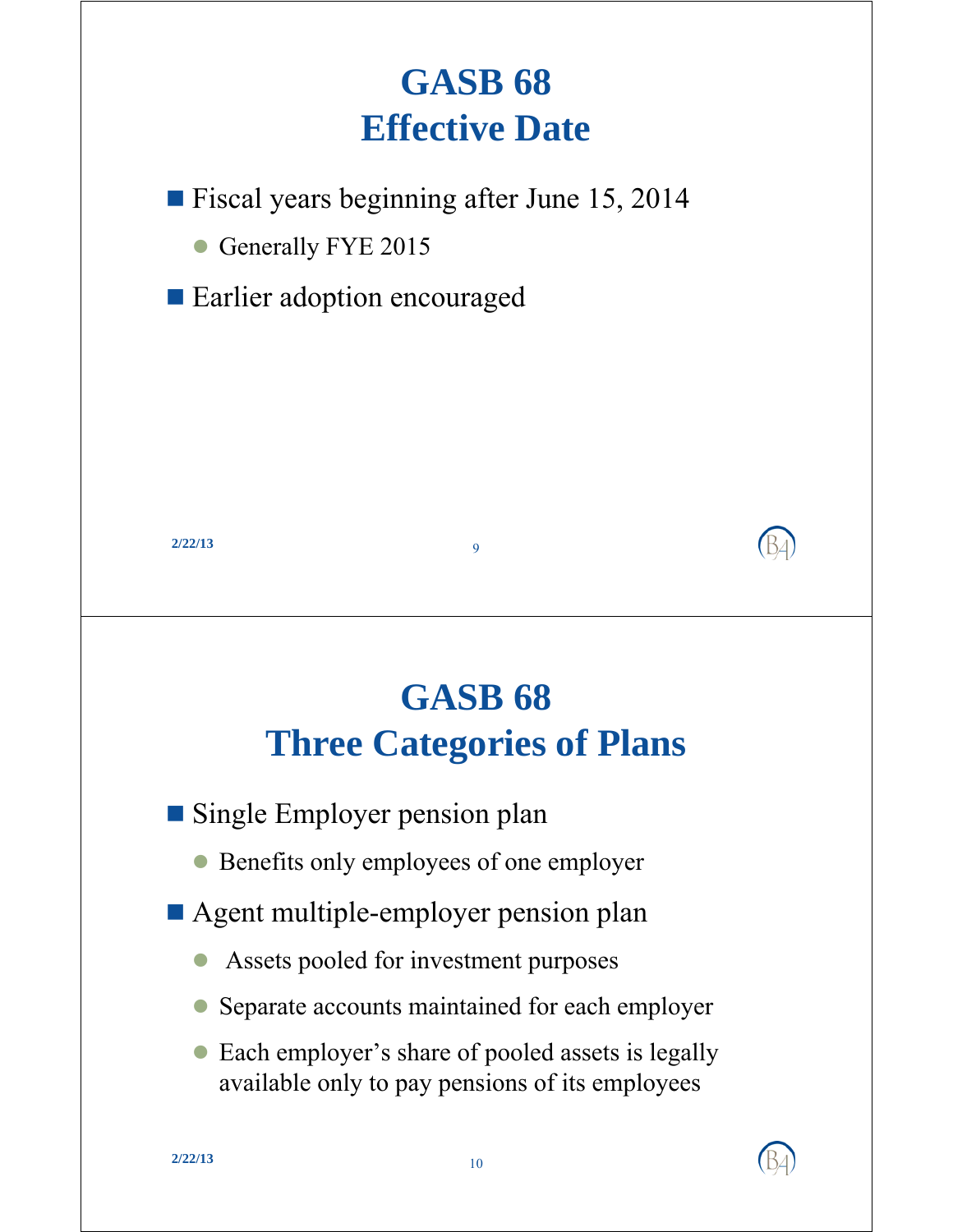# **Types of Plans (continued)**



12 **2/22/13**

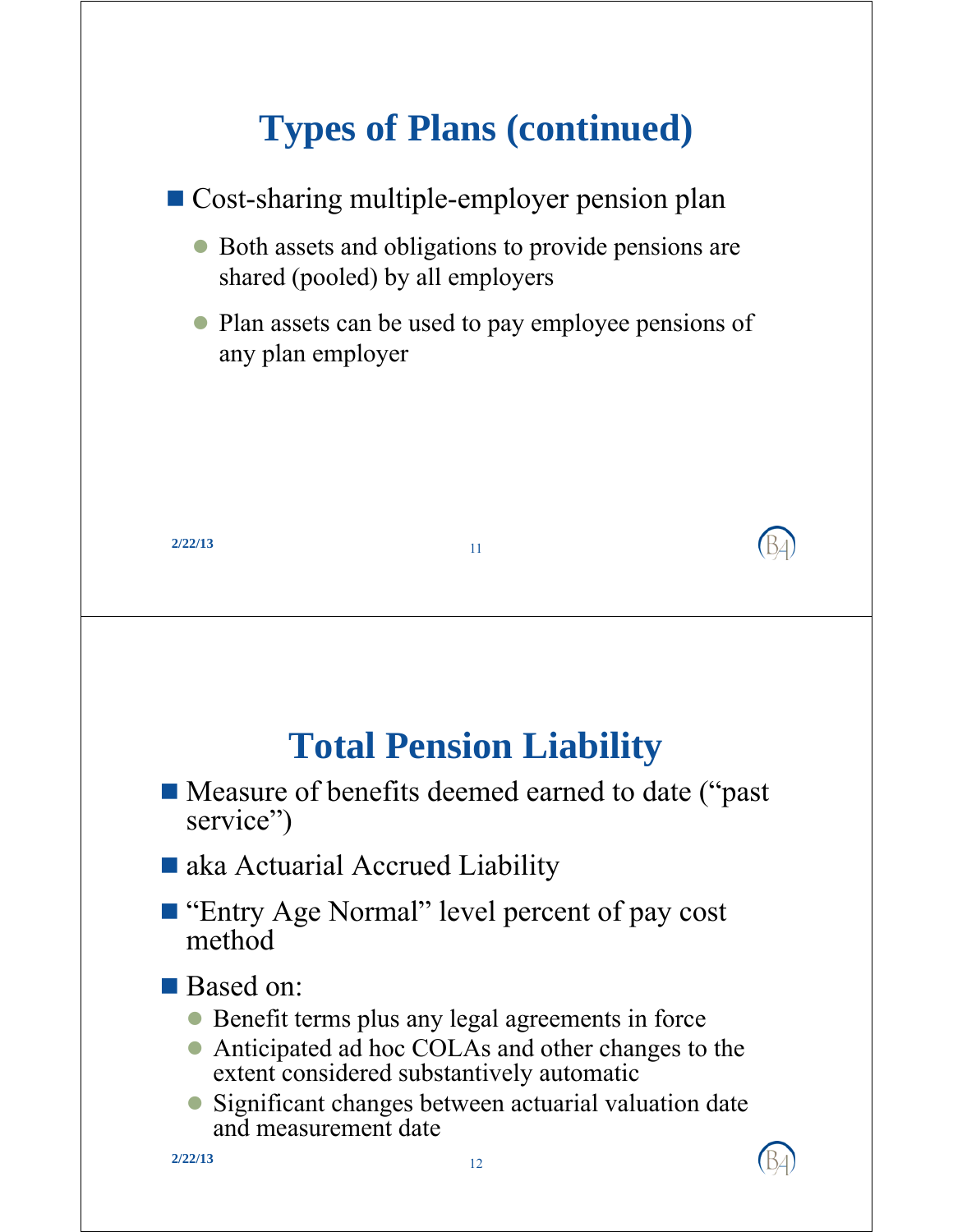#### **Assumptions**



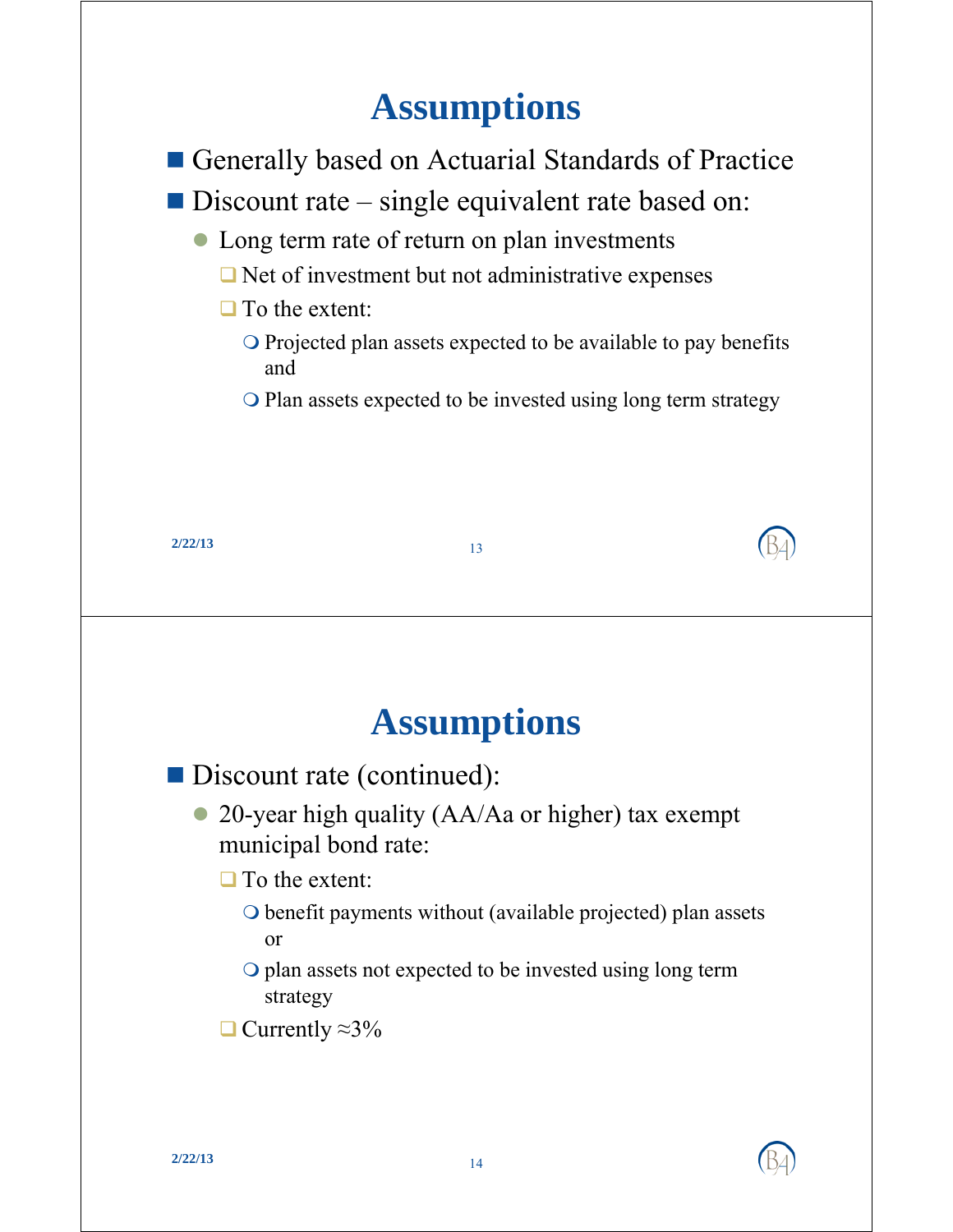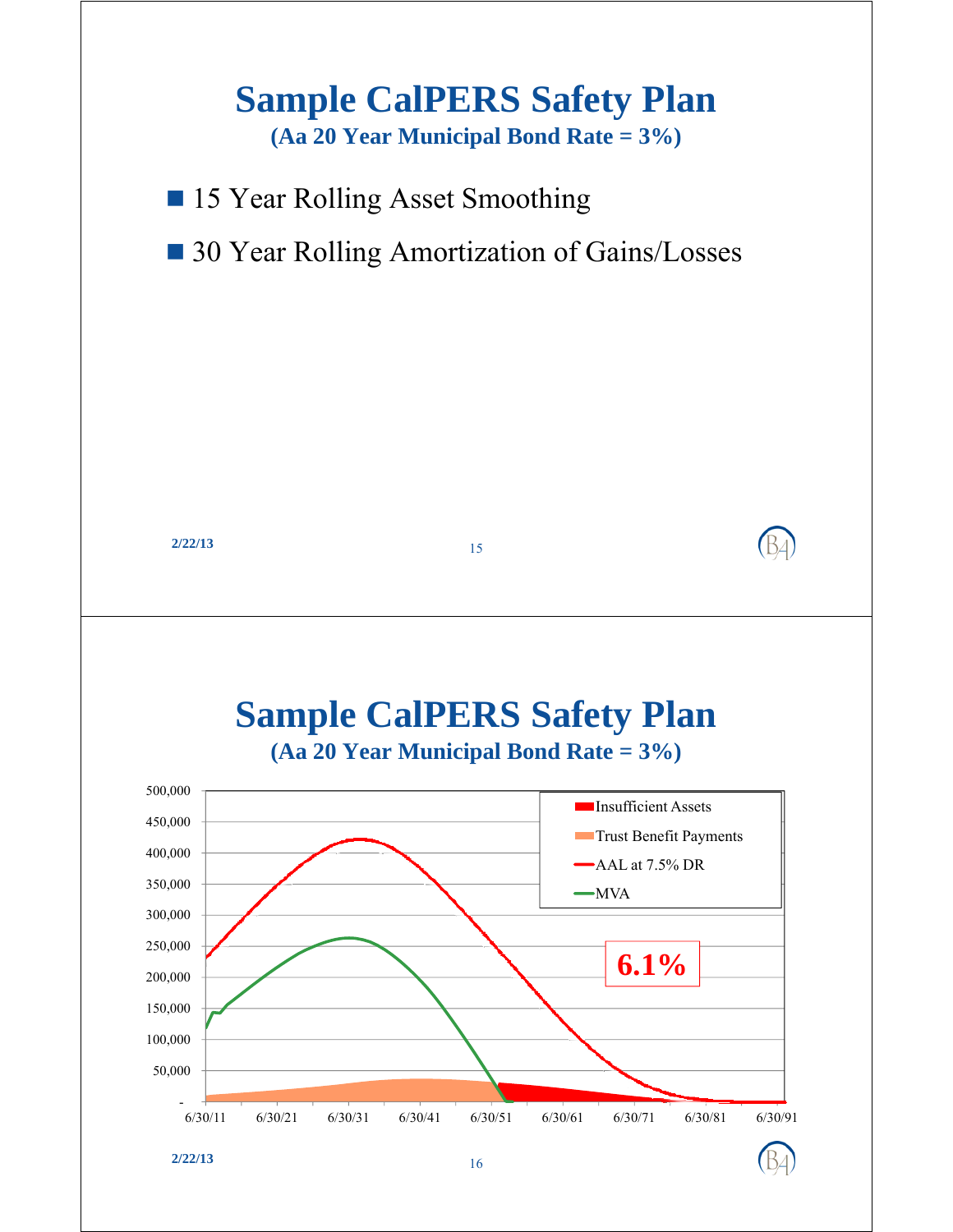

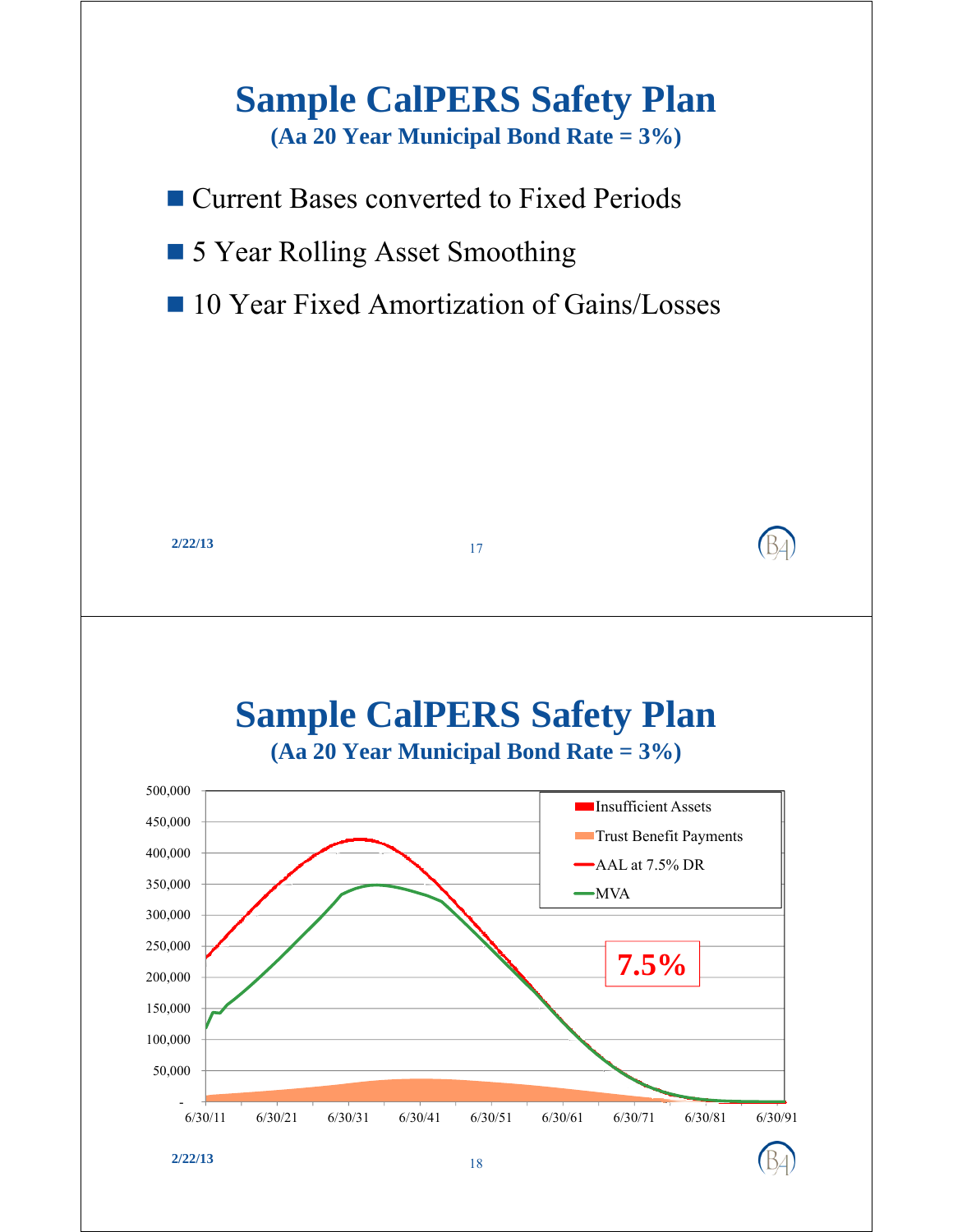#### **Sample CalPERS Safety Plan (Aa 20 Year Municipal Bond Rate = 3%)**



#### **Total Pension Liability**

 $\blacksquare$  GASB 68 Measurement Date:

- Within 12 months of employer fiscal year end
- OK to roll forward from a prior date within 30 months of employer fiscal year end
- For example:

| <b>Employer Fiscal</b><br><b>Year End</b> | <b>Earliest</b><br><b>Measurement Date</b> | <b>Earliest</b><br><b>Valuation Date</b> |
|-------------------------------------------|--------------------------------------------|------------------------------------------|
| 6/30/15                                   | 6/30/143                                   | 12/31/12                                 |
| 12/31/15                                  | 12/31/14                                   | 6/30/13                                  |

• Preference is for Measurement Date =  $FYE$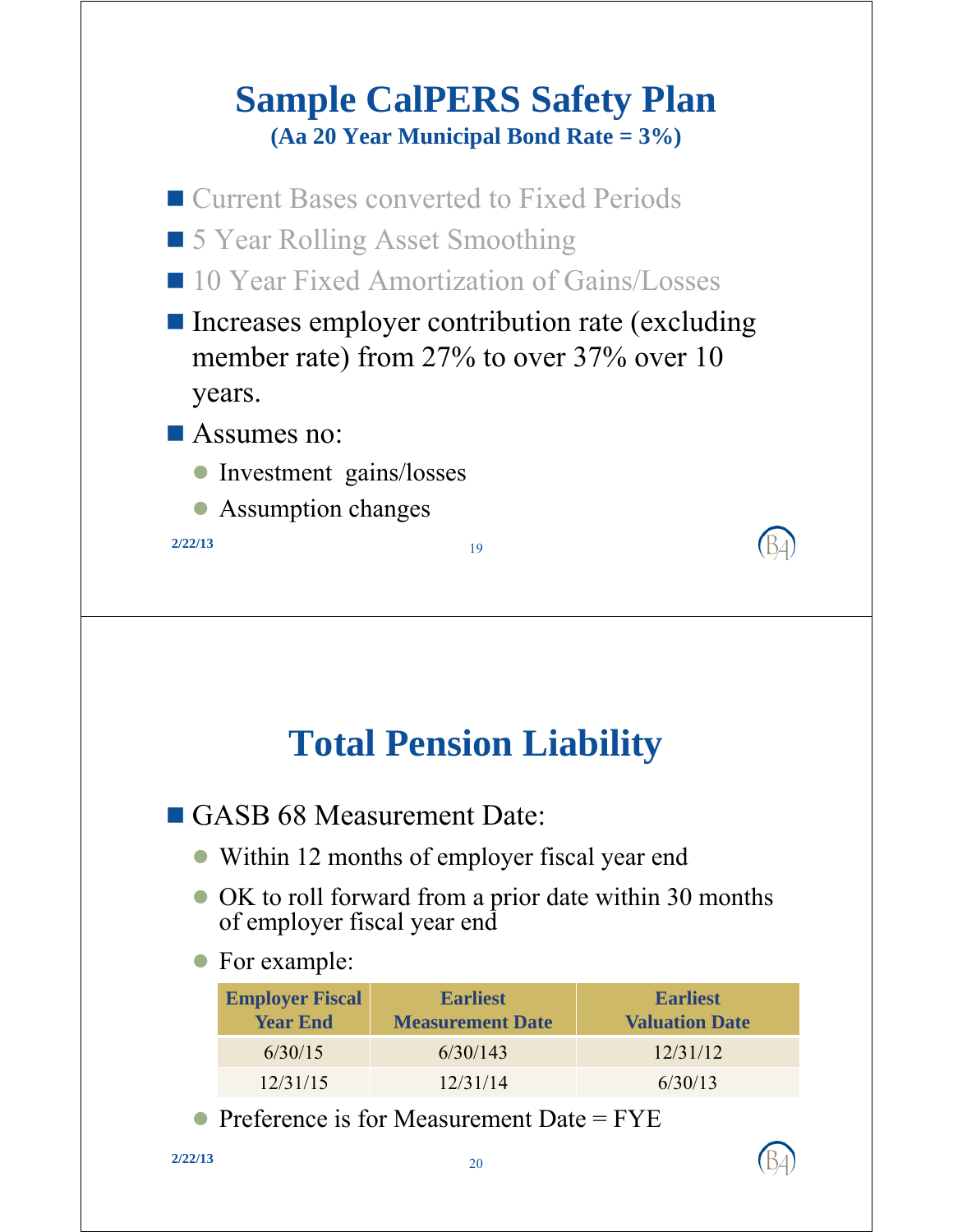

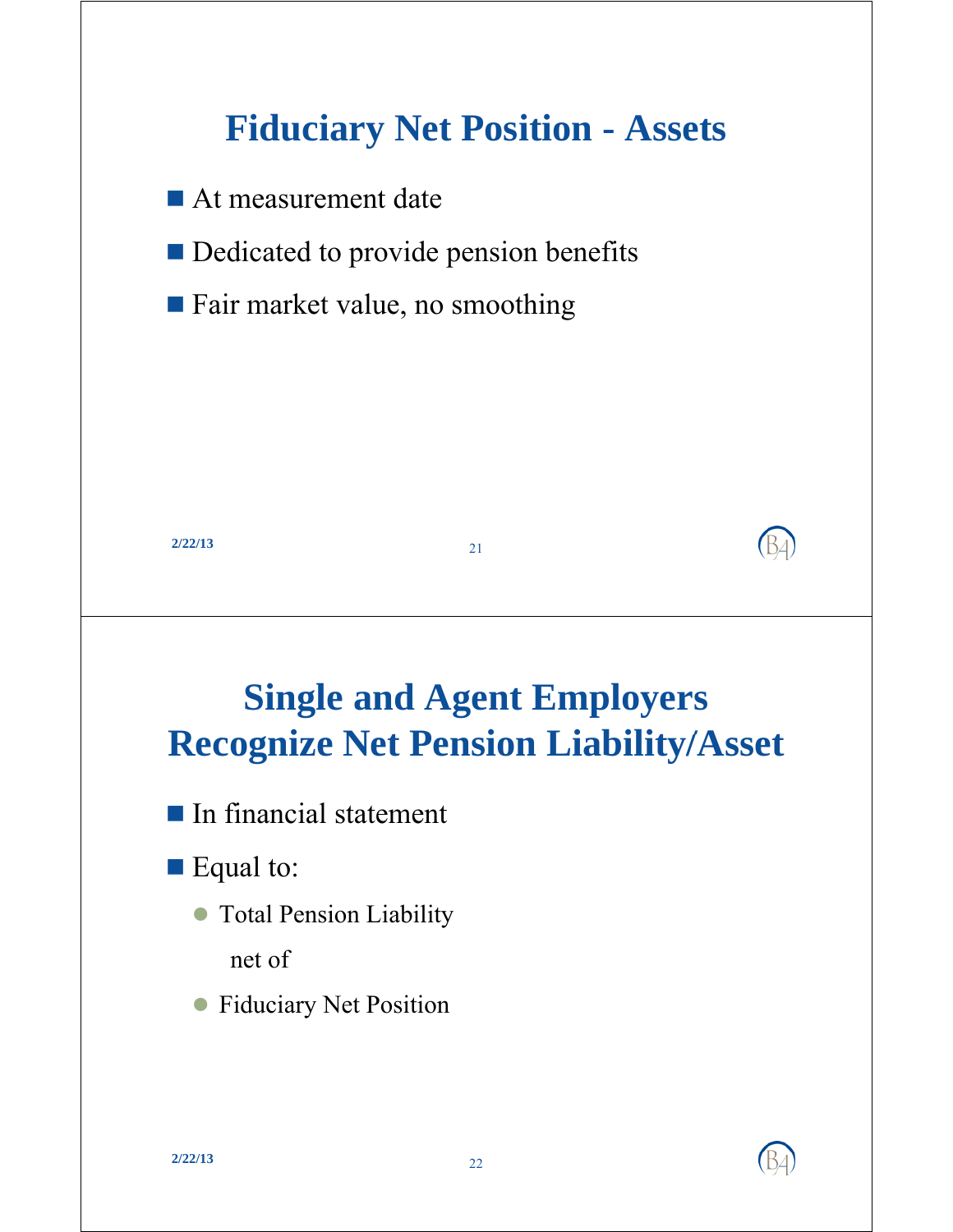## **Pension Expense**

 $\blacksquare$  Change in Total Pension Liability (AAL) minus

■ Change in Fiduciary Net Position (MVA)

less

**Deferred Outflows and Inflows for the period** plus

■ Portion of deferrals recognized in current period

**2/22/13** 23

#### **Deferred Outflows and Inflows**

- $\blacksquare$  Deferred outflows and inflows of resources related to pensions
- Cumulative changes in Net Pension Liability which have not yet been recognized in pension expense

 Unamortized portions of gains & losses and assumption changes.

■ Contributions made after the Measurement Date

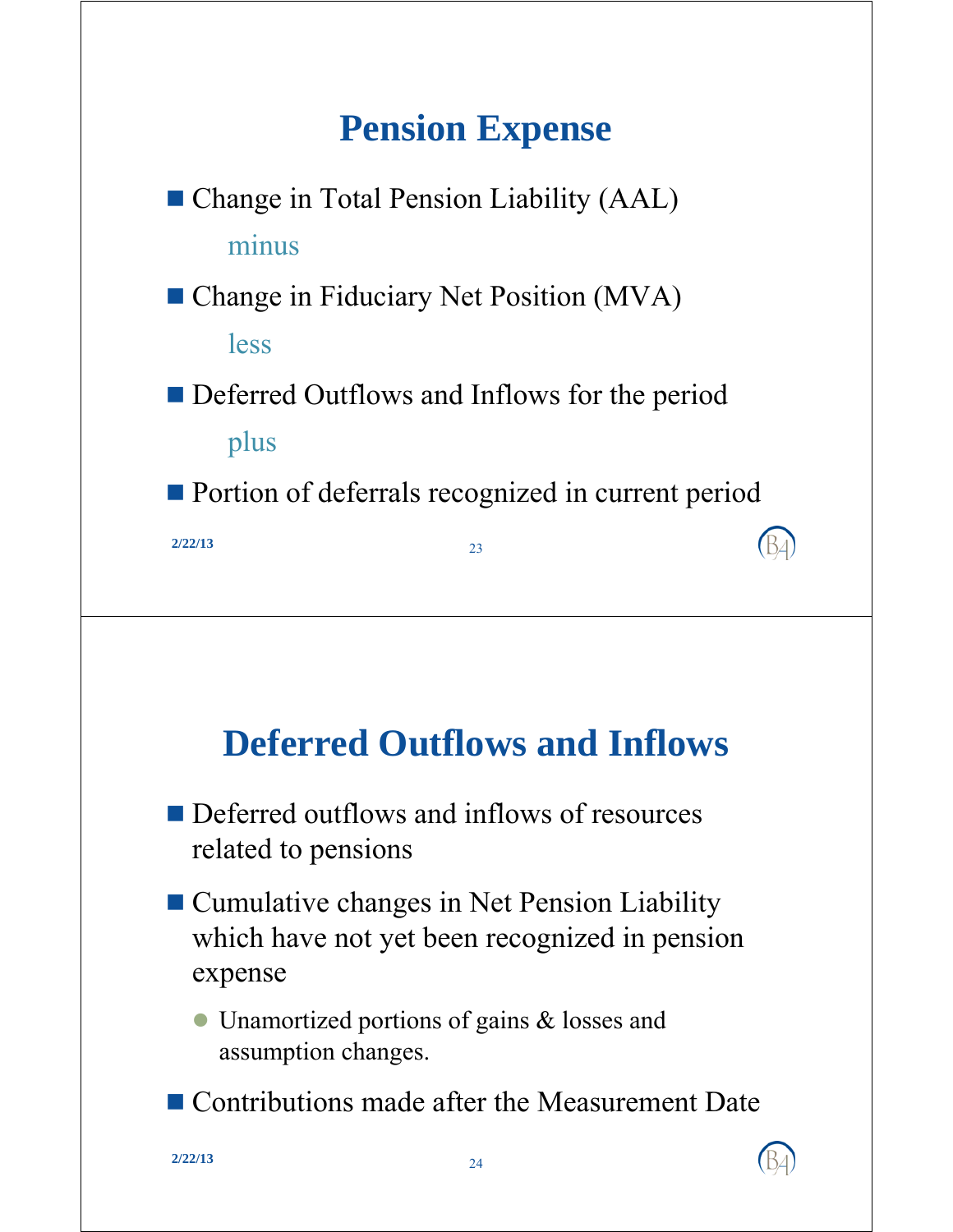# **Change in Total Pension Liability Immediate Recognition**

- Service Cost based on same method and assumptions as noted above
- $\blacksquare$  Interest using blended single discount rate
- **Benefit changes**
- **Other changes** 
	- $\bullet$  Data adjustments/corrections
- **Plan administration costs if paid from plan assets**

### **Change in Total Pension Liability Deferred Recognition**

- $\blacksquare$  Active & inactive gains/losses
- Assumption changes
- Recognized over closed period based on average of active and inactive remaining future service
	- Likely  $\approx$  5-8 years
		- $\Box$  Shorter for plans with high ratio of retirees and
		- $\Box$  Longer for plans with high ratio of actives
	- May be level  $\frac{1}{2}$  or level % of pay

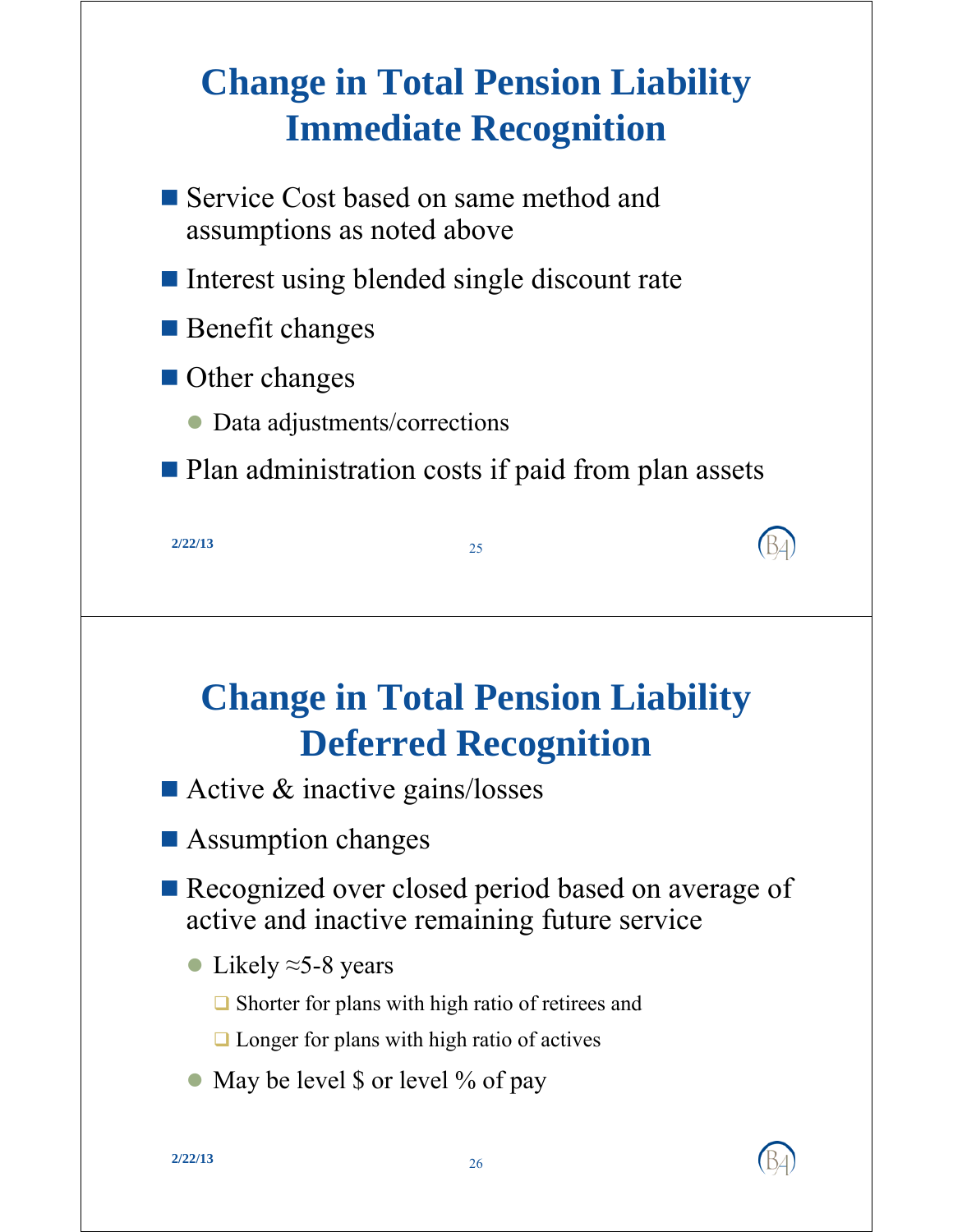# **Change in Fiduciary Net Position**



#### **Cost Sharing Multiple-Employer Pensions**

- **For example, CalPERS Risk Pools**
- **Plan or Risk Pool's net pension liability** cal culated same as for single and agent employers
- $\blacksquare$  Agency reports & recognizes proportionate share of Plan's or Risk Pool's net pension liability

 $\bullet$  Any reasonable method to determine proportion

• Should be consistent with contribution determination

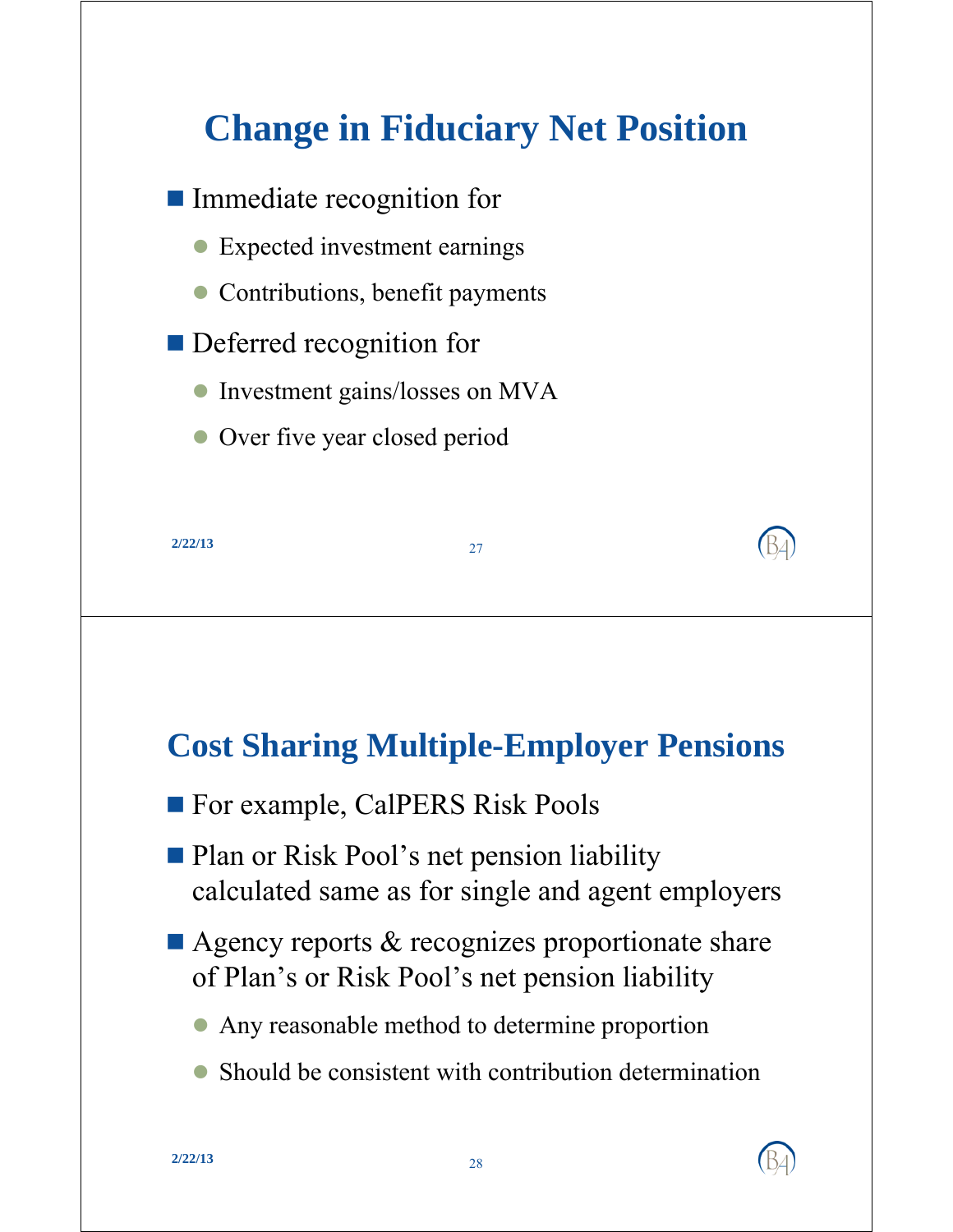#### **Cost Sharing Multiple-Employer Pensions Deferred Recognition**

| ■ Closed period based on                                                       |  |  |  |
|--------------------------------------------------------------------------------|--|--|--|
| • Average remaining future service of Plan's active $\&$<br>inactive employees |  |  |  |
| Gains/losses $\&$ assumption changes                                           |  |  |  |
| <b>Example Effect of change in employer's proportion</b>                       |  |  |  |
| $\blacksquare$ Effect of differences between                                   |  |  |  |
| Actual contribution and                                                        |  |  |  |
| Expected proportionate share of contributions                                  |  |  |  |
| 2/22/13<br>29                                                                  |  |  |  |

#### **GASB 68 GASB 68 - Oth I erssues**

- Special funding situations
	- Apply to entities other than employer that are legally required to contribute to the employer's plan
- **Pension plans not funded through qualified trusts:** 
	- Will be addressed later and
	- Should continue to apply Statement Nos. 27/50